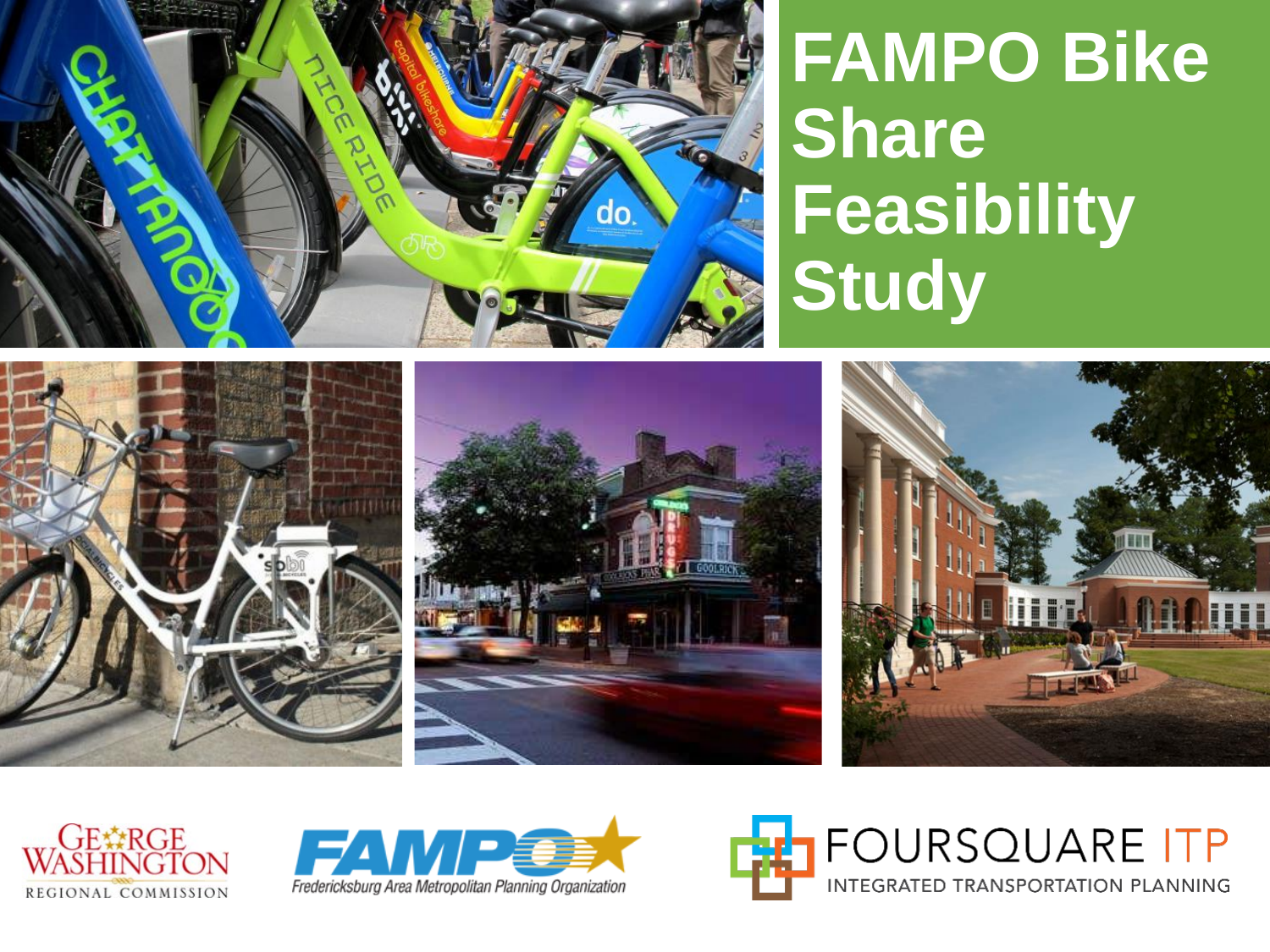### **What Is Bike Share**

Bikes are available 24 hours a day at automated stations...



Users can return bikes to any other station within the system...

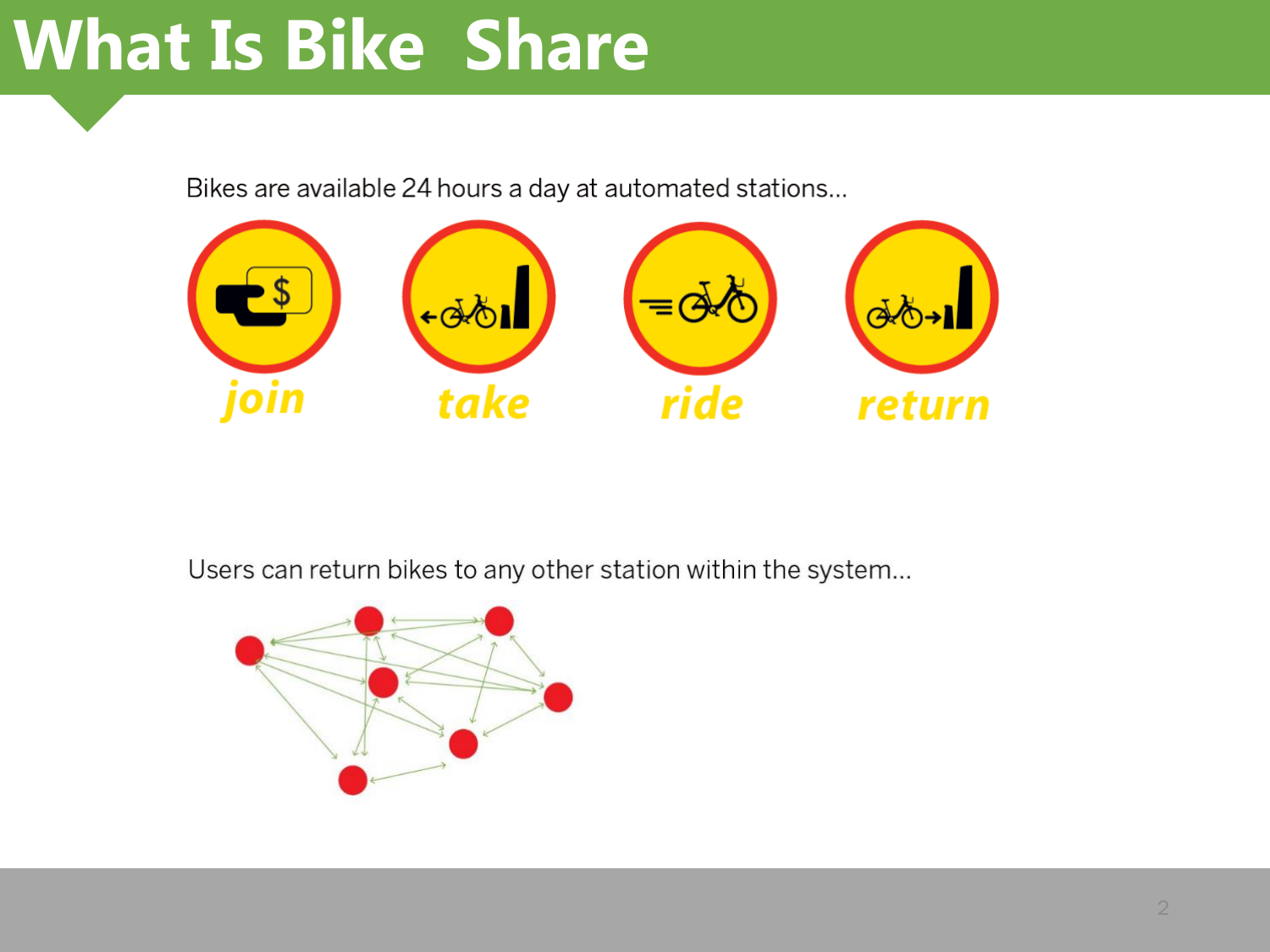## **Bike Share System Design**

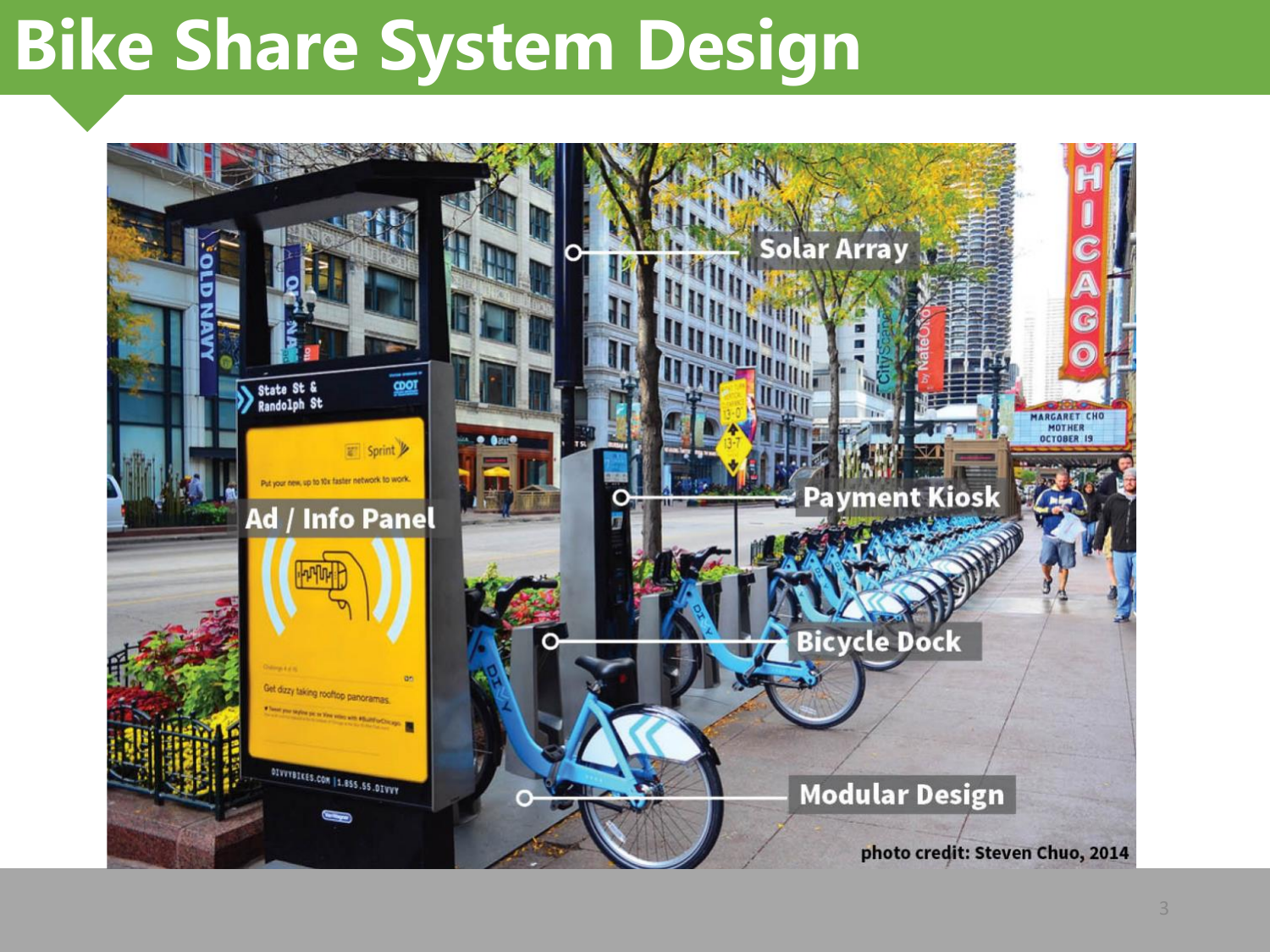## **Bike Share System Design**

photo credit: co.EXIST 2012

**Regular Bike Rack Can Be Turned Into a Bike Share Station** 

**Built-In Lock Compatible with Standard Bike Rack** 

**GPS Tracking System** 

**Bikes Accessed Through Mobile Phone; Some Systems Allow for Kiosks** 

Acycle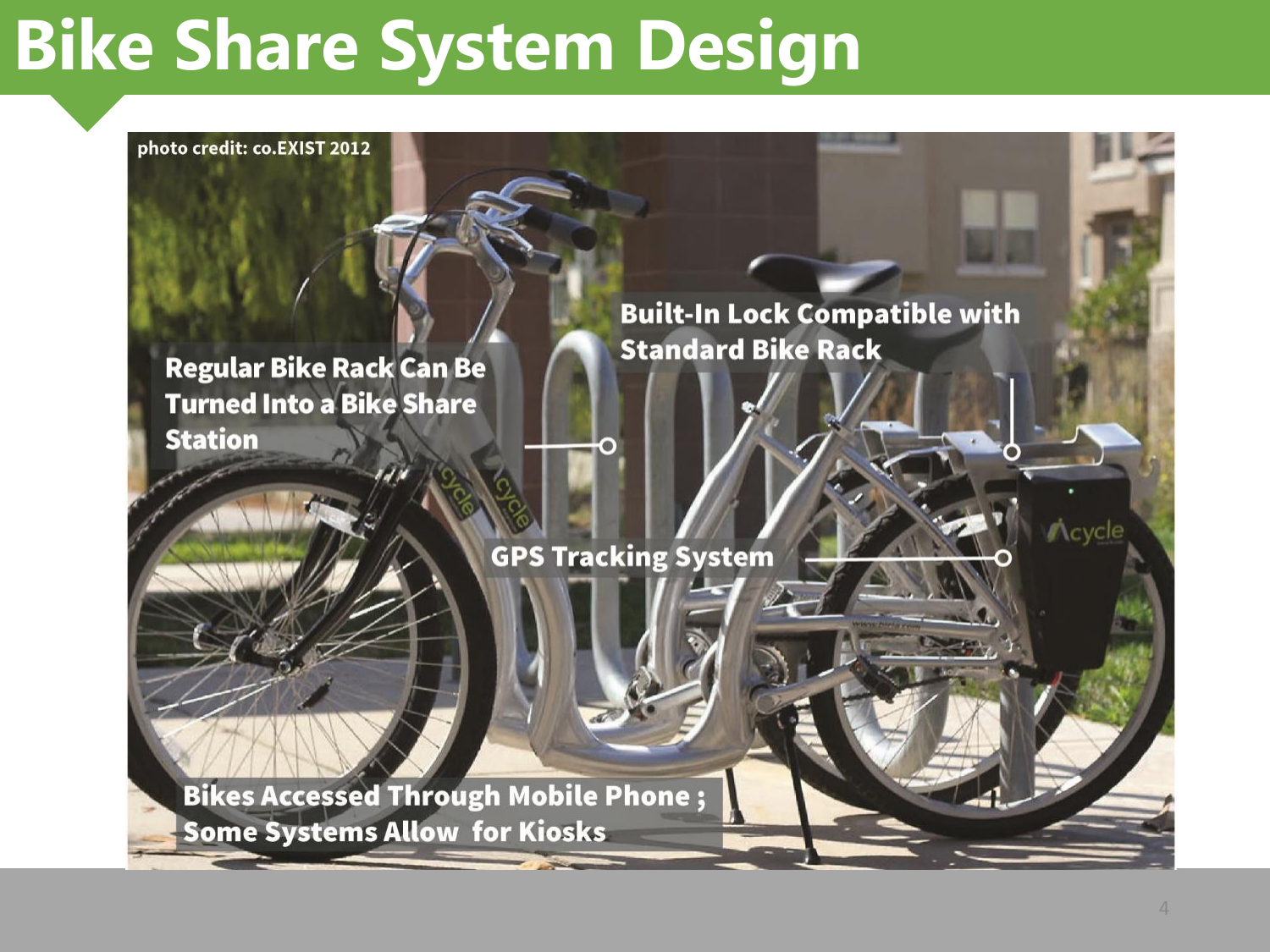#### **Key Characteristics to Support Bikeshare**

- Walkable and dense downtown provides a strong focus for the system.
- Downtown and nearby historic sites a regional tourist attraction.
- **Growing network of recreation trails.**
- **Presence of University of Mary Washington**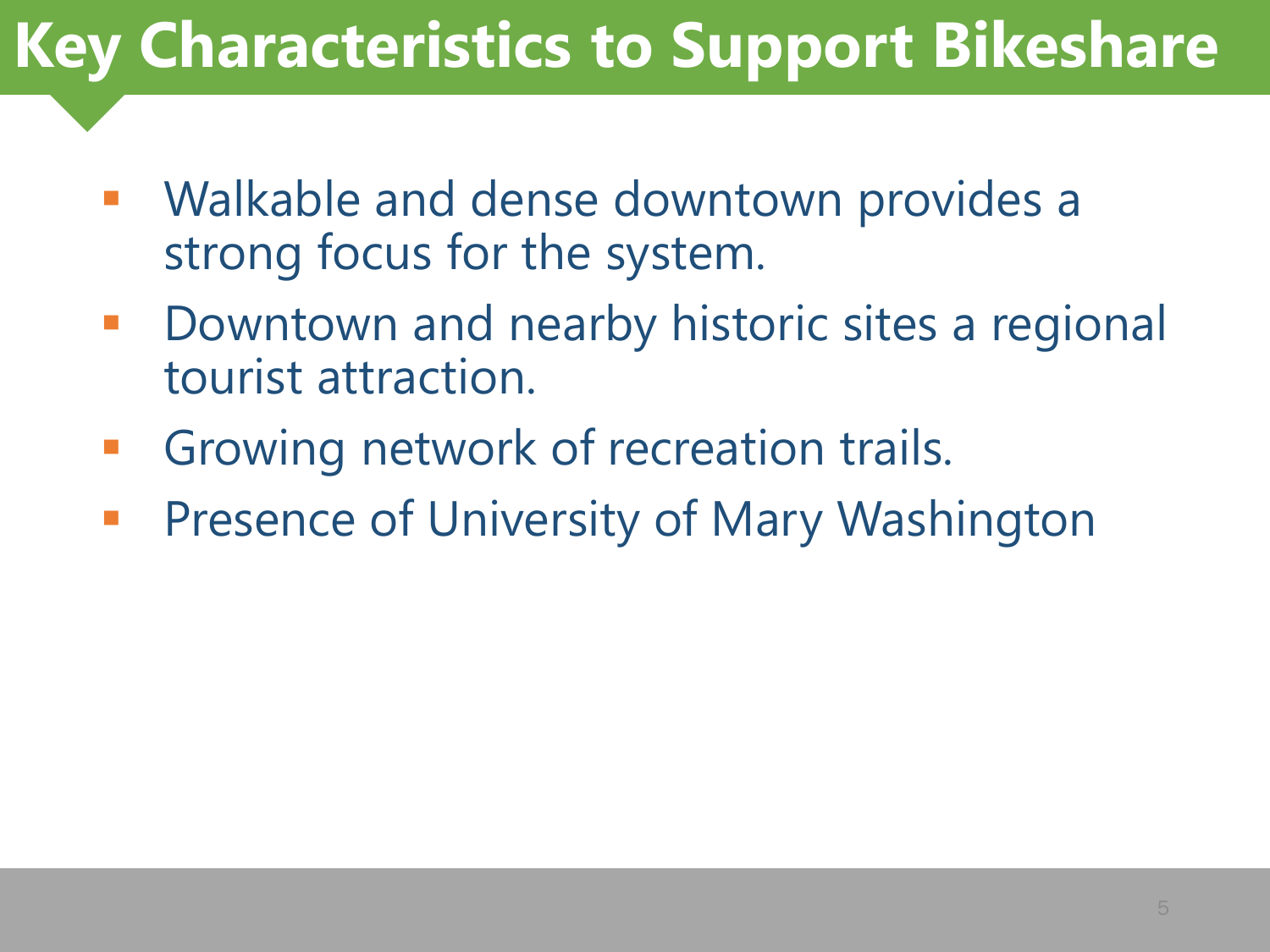#### **Barriers to Implementing Bike Share**

- Small size of the potential bike share system.
- Lack of bicycle infrastructure within Downtown Fredericksburg.
- **High rates of automobile use.**
- No clear community partner or advocate to push the project forward.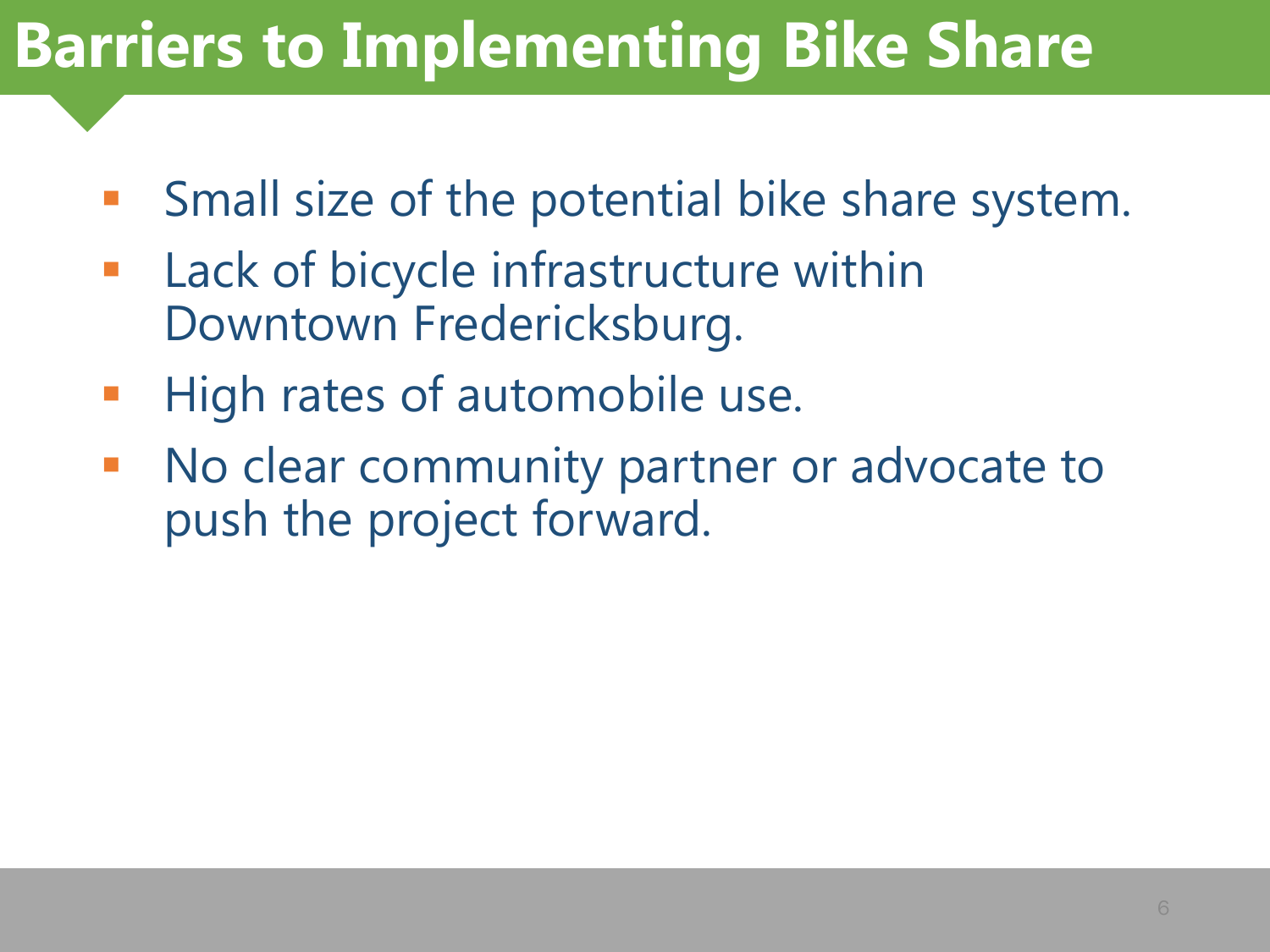#### **Is Bike Share Feasible?**

- Number of smaller peer cities (Princeton, Spartenburg) have successful bike share systems.
- **Feasibility depends ultimately on funding,** political will, and public support.
	- Most peer systems depend to some degree on either public funding or grant support.
	- New emerging bike share start-ups are upending the economics of bike share.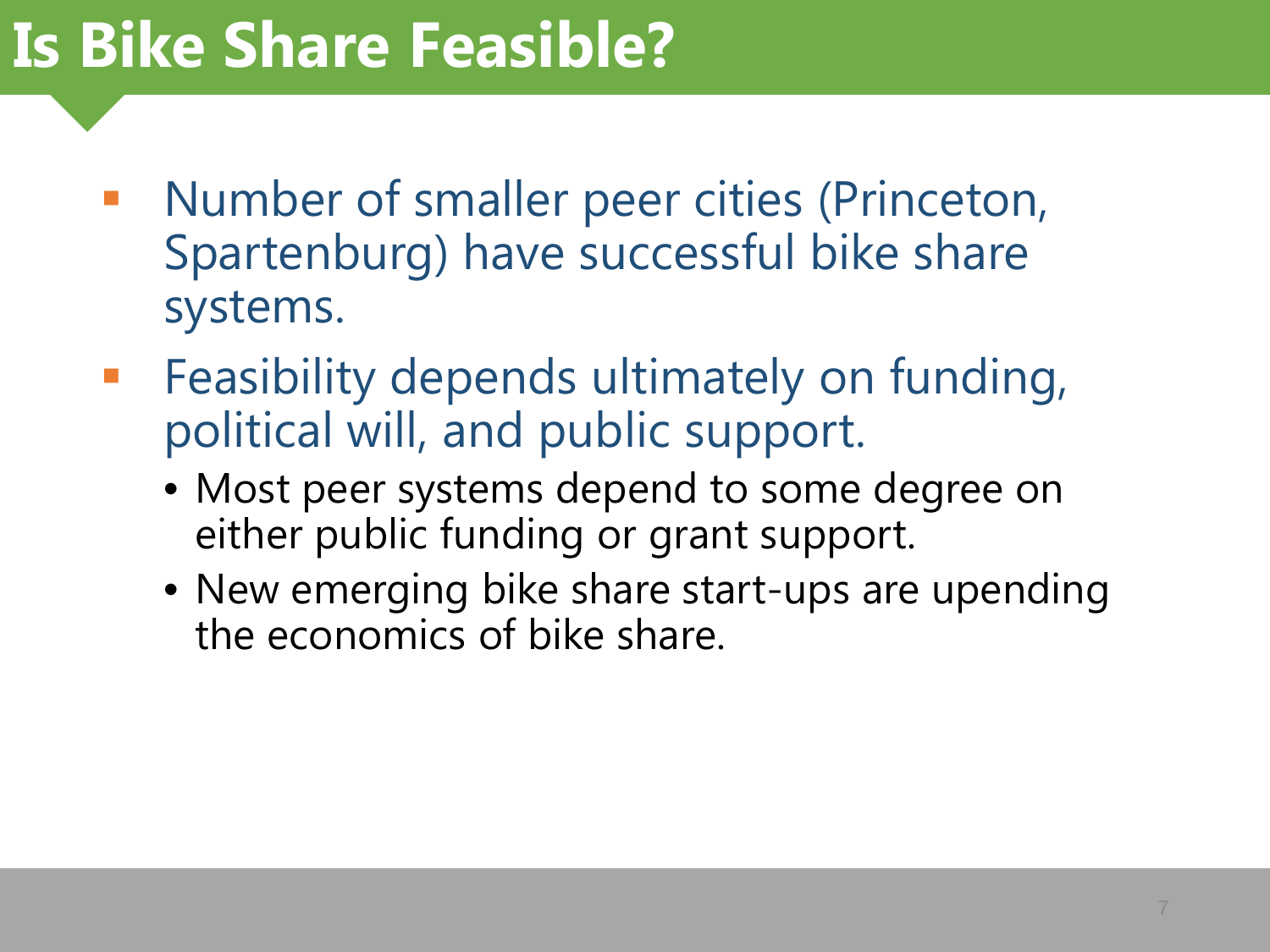### **Recommended System**

- 3.5 square mile core service area
- **Placement of 20 bike** share stations and 120
- **Stations focused on** Downtown, UMW, and nearby destinations
- **Opportunity to expand** the system over time to additional locations

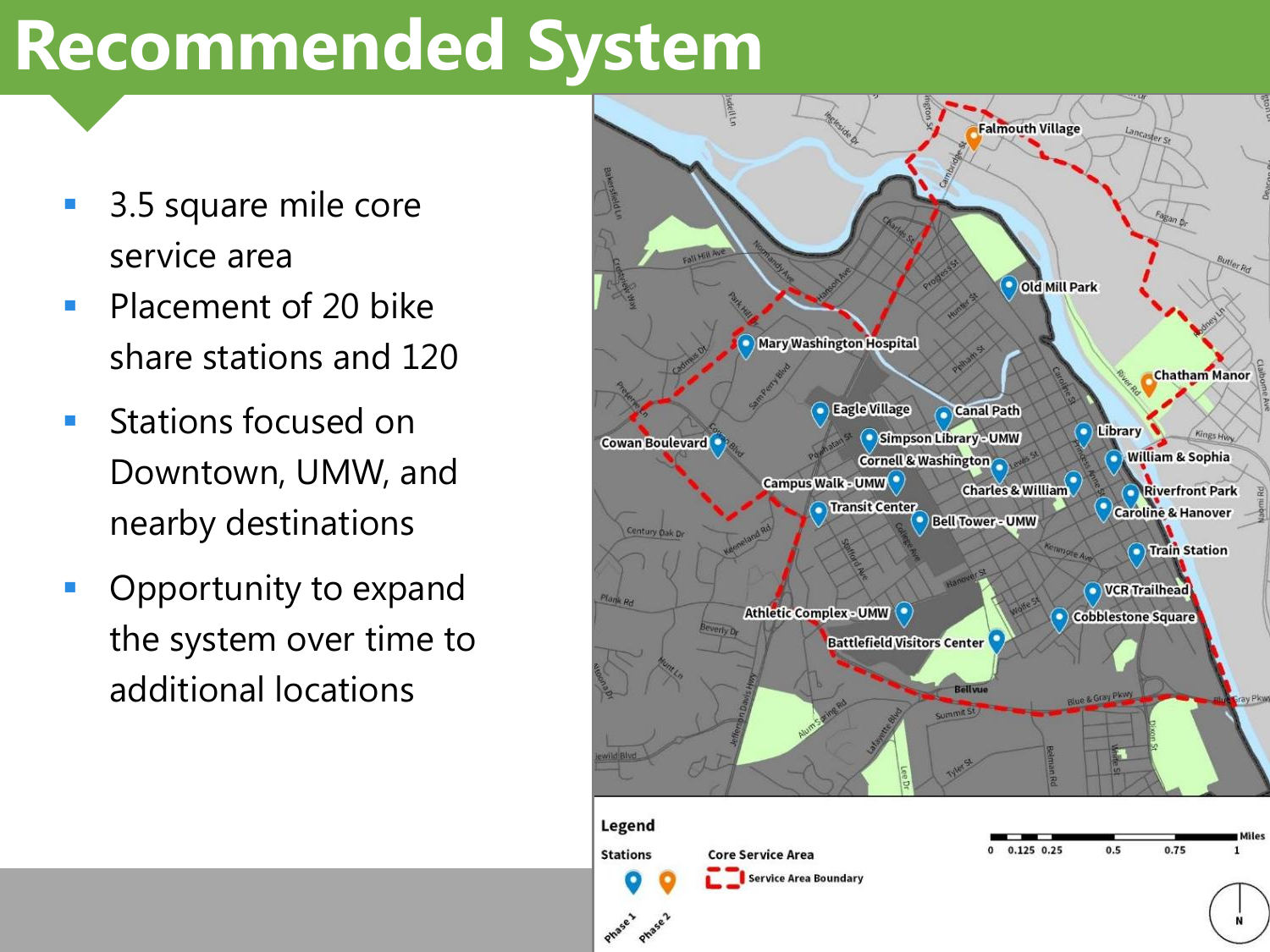## **Capital Costs**

|                                 | <b>Phase 1</b> | <b>Phase 2</b> |
|---------------------------------|----------------|----------------|
| # of New Stations               | 18             | 2              |
| # of New Bicycles               | 108            | 12             |
|                                 |                |                |
| <b>Equipment Purchases</b>      | \$404,000      | \$46,000       |
| <b>Installation Costs &amp;</b> | \$199,000      | \$12,000       |
| <b>Startup</b>                  |                |                |
| <b>Sub-Total</b>                | \$603,000      | \$58,000       |

- Based on the financial performance and ridership rates of peer bike share programs.
- Proposed system carries much lower cost per bicycle than station-based bike share
- Costs could be lower if there are no marked "stations" or kiosks.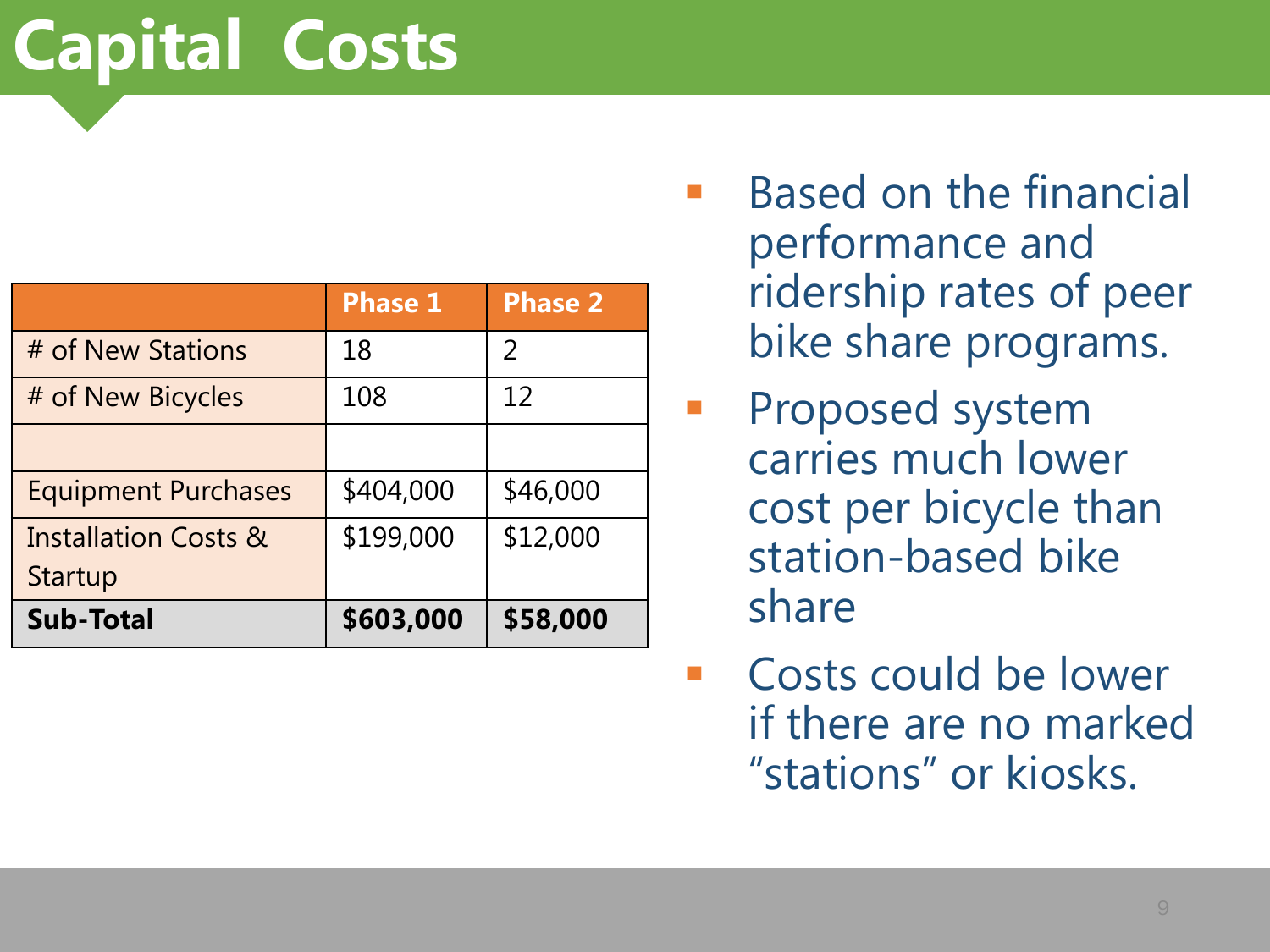# **Operating Costs**

|                         | <b>Year 1</b> | <b>Year 2</b> | <b>Year 3</b> | Year <sub>4</sub> | <b>Year 5</b> |
|-------------------------|---------------|---------------|---------------|-------------------|---------------|
| <b>Annual Ridership</b> | 13            | 19            | 20            | 21                | 21            |
| (1,000s)                |               |               |               |                   |               |
|                         |               |               |               |                   |               |
| <b>User Revenue</b>     | \$47          | \$68          | \$75          | \$78              | \$86          |
| <b>Operating</b>        | \$47          | \$68          | \$75          | \$78              | \$86          |
| <b>Revenue Subtotal</b> |               |               |               |                   |               |
|                         |               |               |               |                   |               |
| <b>Operations</b>       | \$216         | \$245         | \$252         | \$260             | \$267         |
| Administration          | \$35          | \$36          | \$37          | \$38              | \$39          |
| Marketing               | \$16          | \$15          | \$16          | \$16              | \$17          |
| <b>Operating Cost</b>   | \$267         | \$296         | \$305         | \$314             | \$324         |
| <b>Subtotal</b>         |               |               |               |                   |               |
|                         |               |               |               |                   |               |
| <b>Cost Recovery</b>    | 17%           | 23%           | 25%           | 25%               | 27%           |
| Ratio                   |               |               |               |                   |               |
| <b>Net Operating</b>    | $-$ \$221     | $-$ \$228     | $-$ \$230     | $-$ \$236         | $-$ \$237     |
| Cost                    |               |               |               |                   |               |

 User revenue covers only a quarter of operating costs.

 Advertising, sponsorship or grant revenue would need to support funding gap.

**These are** conservative estimates.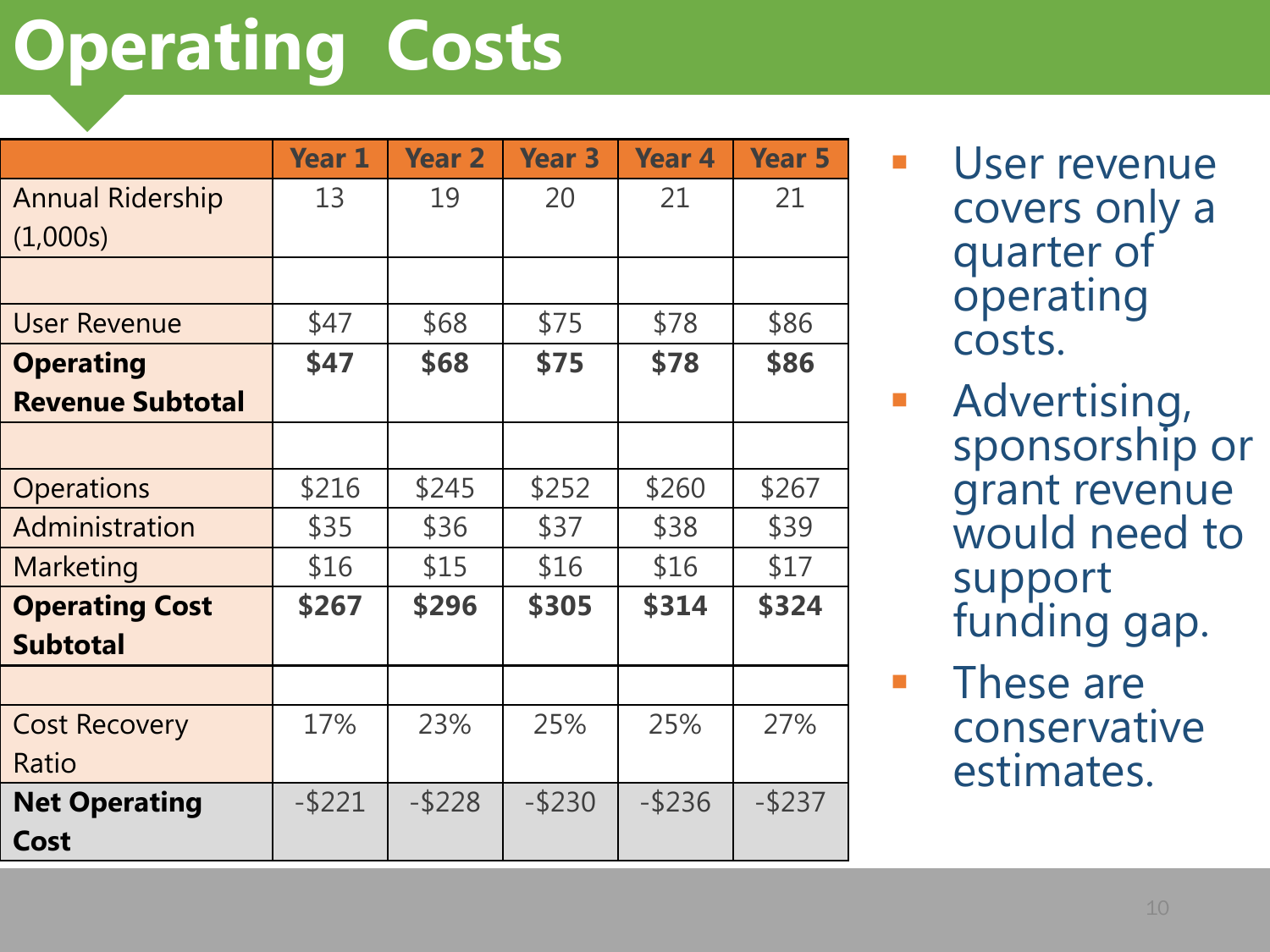# **So What Can Bike Share Accomplish?**

- Serve the student population, enabling them to better access downtown
- Relieve parking pressures downtown by reducing the need to drive
- Improve multimodal access to bus and rail
- **Provide access to the 15,000 jobs within the** core service area (20% <30 y.o. )
- Provide an additional tourist amenity
- Help promote bicycling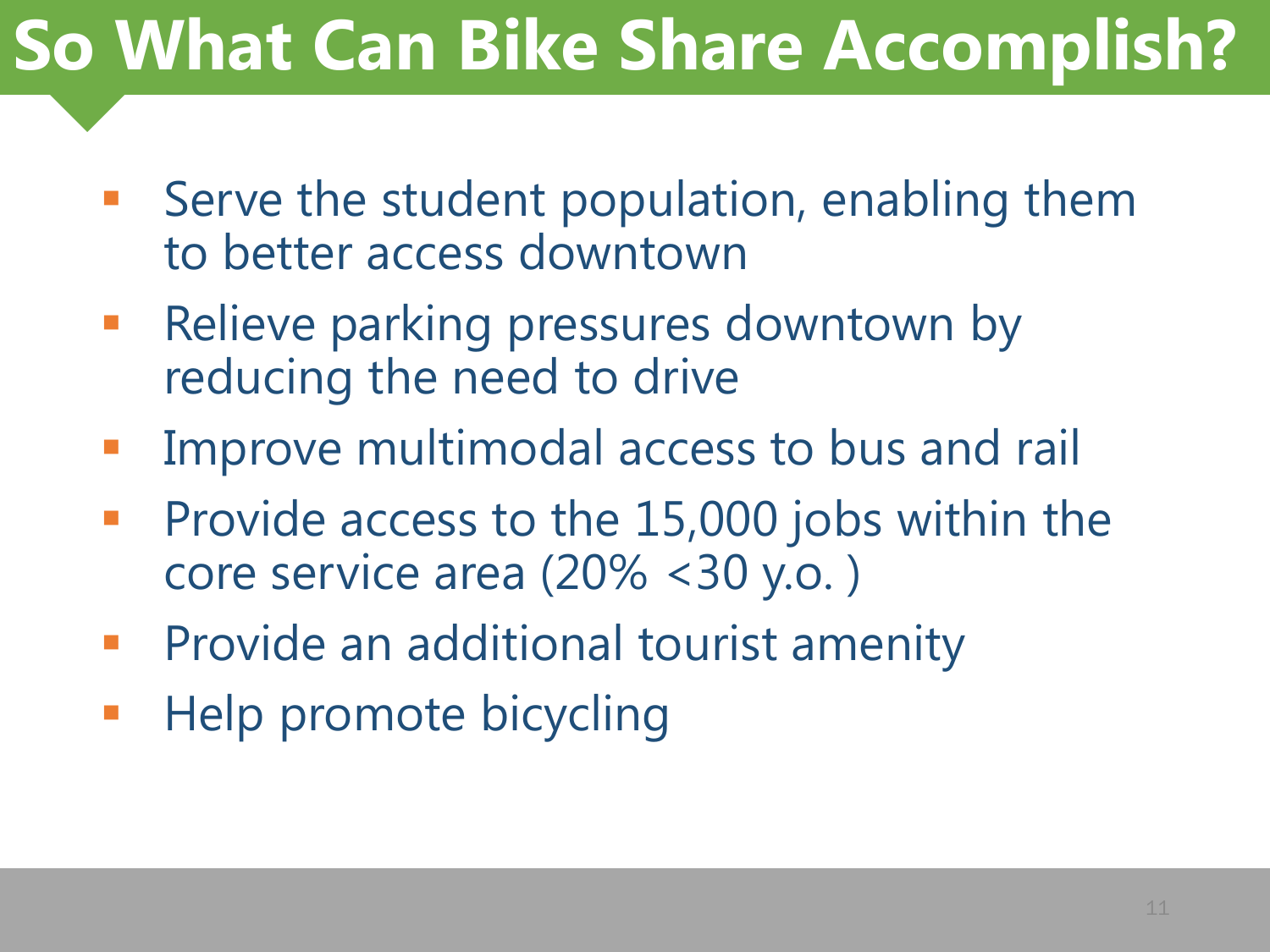## **Potential Operating Models**